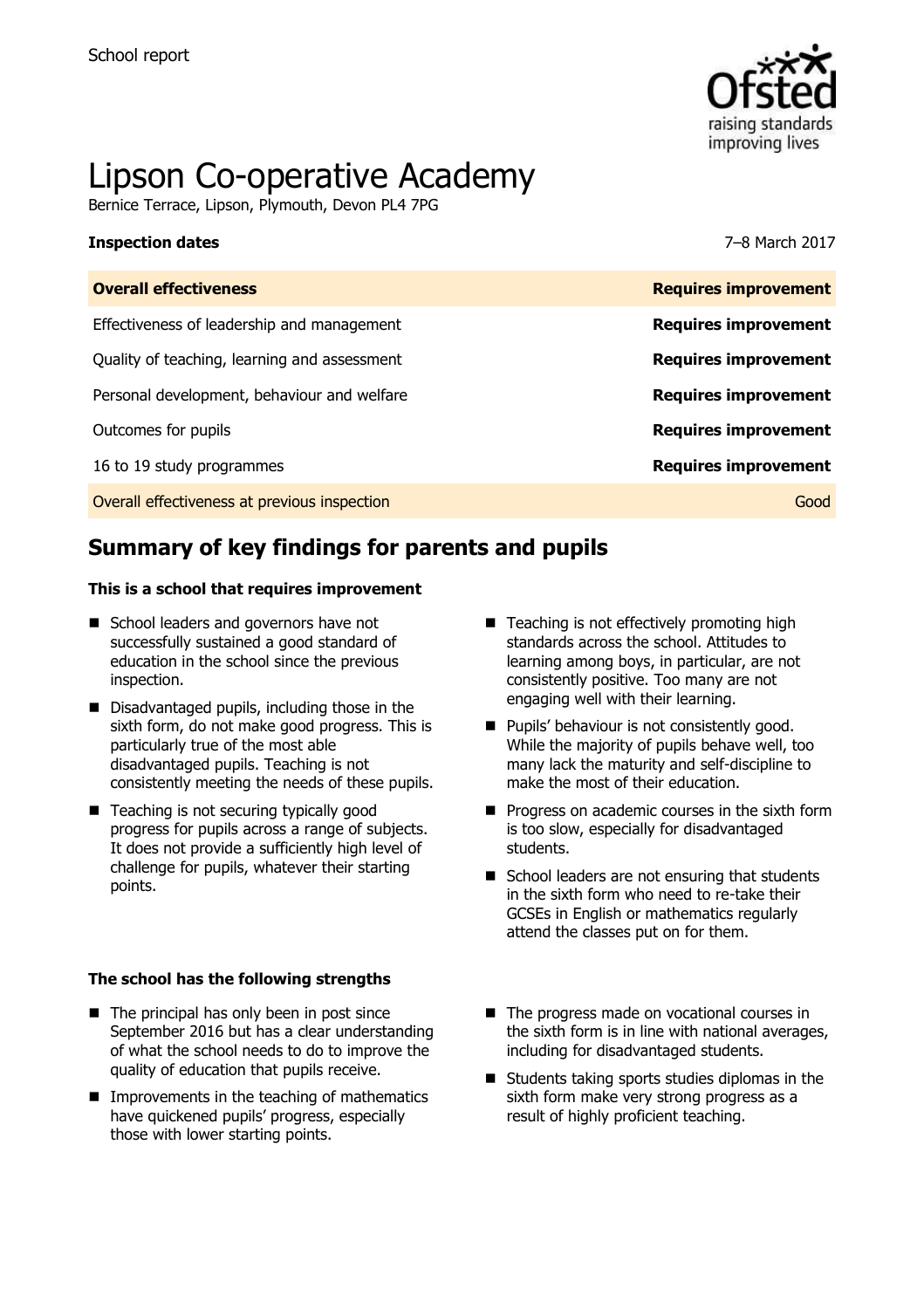

# **Full report**

### **What does the school need to do to improve further?**

- Improve the effectiveness of leadership and management by ensuring that:
	- school leaders make better use of the pupil premium in order to improve the academic achievement of disadvantaged pupils rapidly
	- students in the sixth form who need to re-take their GCSEs in English and mathematics attend these classes regularly.
- Improve the quality of teaching, learning and assessment by ensuring that teaching:
	- meets the needs of disadvantaged pupils more successfully so that they make much faster progress
	- provides a higher degree of challenge for pupils of all abilities, including the most able disadvantaged pupils
	- develops consistently positive attitudes to learning and behaviour in classrooms, especially for boys.
- Improve pupils' personal development, behaviour and welfare by ensuring that they develop consistently positive attitudes to their learning, especially boys.
- Improve the 16 to 19 study programmes by ensuring that disadvantaged students make faster progress on academic courses, especially A levels.

An external review of the school's use of the pupil premium should be undertaken in order to assess how this aspect of leadership and management may be improved.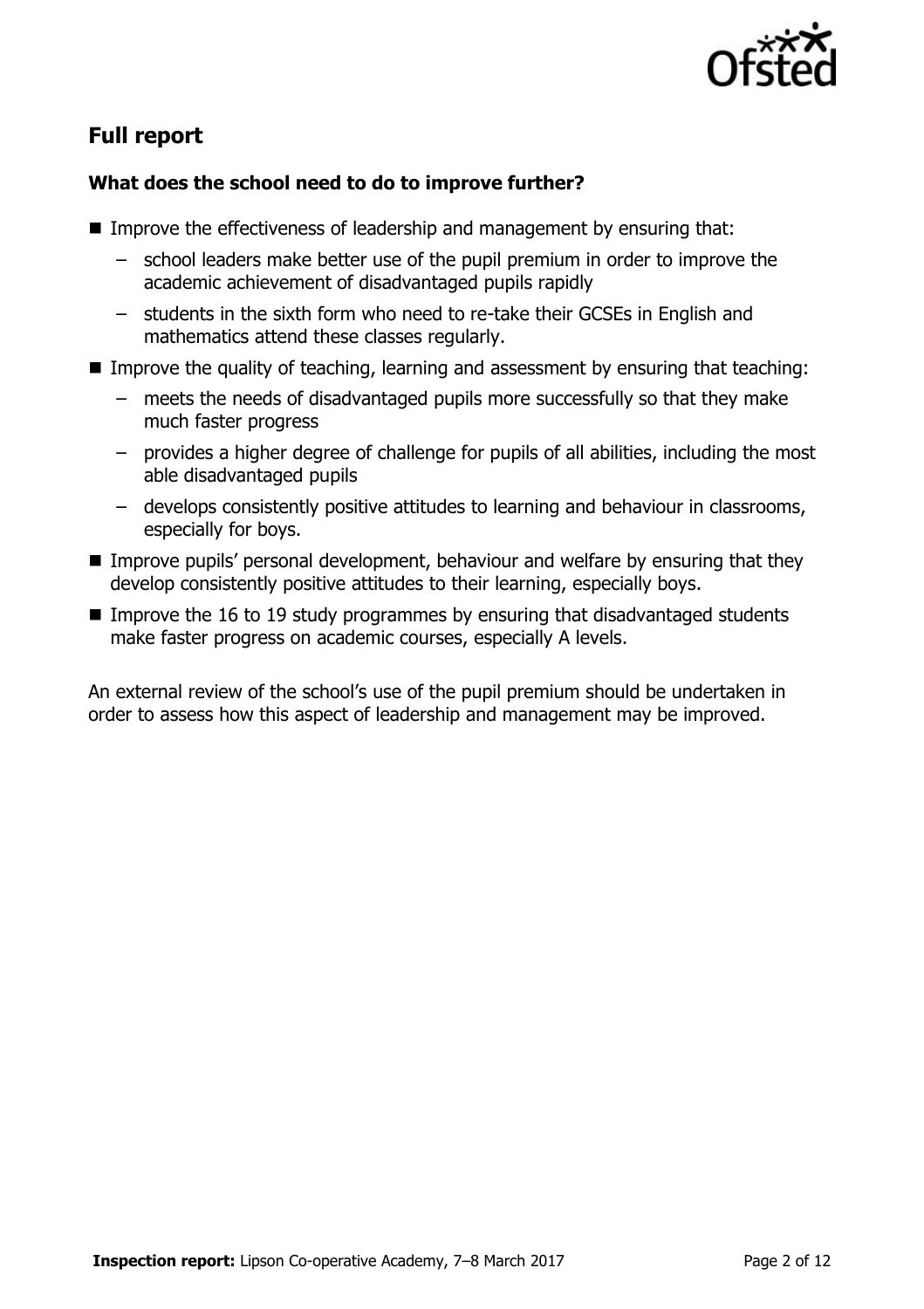

## **Inspection judgements**

#### **Effectiveness of leadership and management Requires improvement**

- The school's leadership, including the governing body, have not been successful in sustaining the good quality of education seen at the previous inspection in January 2012. The progress that pupils make in certain key subjects, notably English, is not good. Moreover, the progress made by disadvantaged pupils, especially boys, is also not good enough. Progress in academic subjects in the sixth form is well below the national average.
- The new headteacher, who has been in post since September 2016, recognises that there are key areas that the school needs to improve and has quickly taken a range of appropriate actions to tackle them. Unfortunately, many of these initiatives have not yet had a significant impact on the overall quality of education, partly because they have not had sufficient time to do so. Similarly, recent changes to the structure of the senior leadership team show a clear understanding of what needs to be done but have not been in place long enough to secure the desired impact.
- The pupil premium is not being used effectively to improve the achievement of disadvantaged pupils rapidly enough. School leaders realise this is a key area for them, given the high proportion of pupils in the school who are from disadvantaged backgrounds. Leaders accept that they do not currently have a full and clear picture of how the provision for disadvantaged pupils fits together into a coherent programme. They are taking steps to remedy this but have not completed this process. Additionally, the school collects a wealth of information about pupils' performance but it is not clear how this is being used to improve the performance of disadvantaged pupils as a group, across all the subjects they study.
- The school's curriculum for pupils from 11 to 16 involves a two-year key stage 3, after which pupils study their GCSE subjects for three years, starting in Year 9. Important changes have been made to the way the curriculum is organised across these three years, especially with regard to modern foreign languages. As leaders recognise, however, there is a legacy of some pupils, especially in Year 11, who are not taking the most appropriate courses for their abilities and interests.
- The school's extra-curricular activities programme has been radically overhauled recently. As a result there is a much greater level of participation. For example, the number of trips the school organises has risen tenfold this year, including its first foreign visit for a decade. A particular focus has been placed on ensuring that disadvantaged pupils take part in these activities. For example, half the pupils doing the Duke of Edinburgh Award are from disadvantaged backgrounds, as are a similar proportion of those participating in public speaking events.
- The additional funding for those pupils who have special educational needs and/or disabilities is used effectively. The achievement-raising centre, ARC, provides effective tailored support to pupils in a calm and productive environment. The attendance of those pupils who have a statement of special educational needs or an education, health and care plan is improving.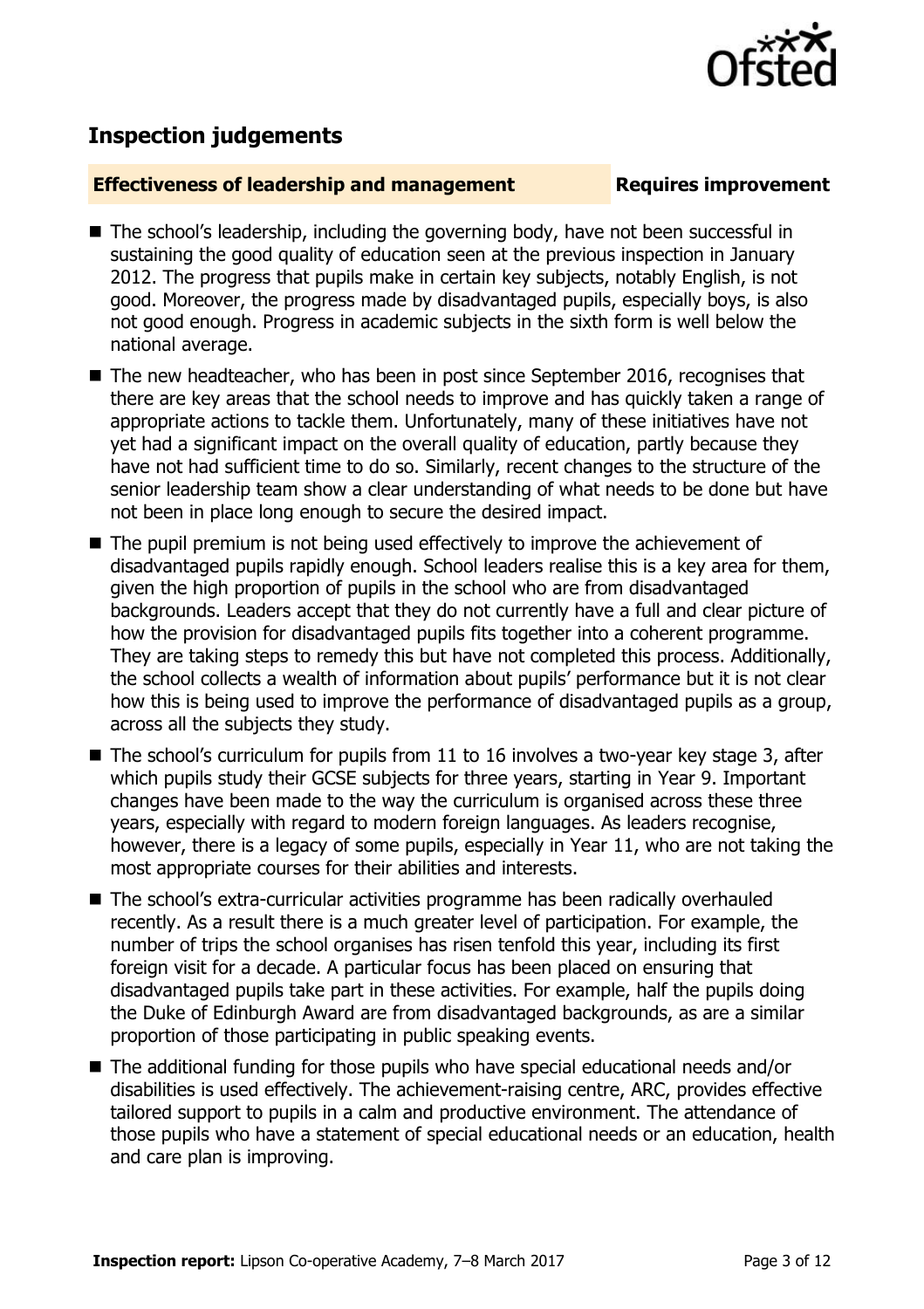

- The Year 7 literacy and numeracy catch-up premium is used reasonably well to help pupils improve. The school's information on, for example, the reading ages of these pupils shows that some make improvement rapidly in Year 7. Nonetheless, the level of monitoring of the use and impact of this extra funding is not consistently sharp.
- A programme of training for teachers is in place. For example, over the last few years there has been a specific focus on challenging the most able pupils, including the most able disadvantaged pupils. Nonetheless, as the outcomes for these pupils indicate, this has not had a sustained impact on improving the progress these pupils make across all the subjects they study. This is another example of school leaders knowing what they need to do but not being able to demonstrate a sustained impact of their actions.
- Leaders successfully ensure that pupils are well prepared for life in modern Britain. As a cooperative academy the school makes explicit links between its cooperative values and fundamental British values, which often overlap. In group discussions with inspectors, pupils said that the school's values played an important part in their education. They were very clear, for example, on how people from a wide variety of backgrounds, whatever their religion, race or sexual orientation, are respected and welcomed at the school.
- The school's quild system is used effectively to promote pupils' spiritual, moral, social and cultural development. This system builds well on pupils' talents and aspirations to help them grow as individuals. For example, many pupils are involved in charitable fund-raising that develops their understanding of the lives of others.

#### **Governance of the school**

Governors have recently begun to increase the level of challenge and support provided to school leaders. This has been helped by changes to the membership of the governing body that have enhanced its ability to exercise its role of critical oversight effectively. The principal has also been working well with governors to develop their understanding of this role. Nonetheless, governors still do not give sufficient emphasis in their evaluation of leaders' actions to the impact they are having on the progress pupils make, particularly key groups such as disadvantaged pupils.

### **Safeguarding**

- The arrangements for safeguarding are effective.
- There is a well-established culture of safeguarding in the school. The designated safeguarding lead and the team that work with her have good levels of expertise in the key areas of safeguarding. They use this expertise well to make appropriate referrals to outside agencies when the need arises. They are clearly aware of their duty to be vigilant about issues such as forced marriage and the need to refer any suspected case to the appropriate authorities.
- All staff have undergone safeguarding training, including in the 'Prevent' duty, the government programme that aims to protect young people from the dangers of radicalisation and political extremism.
- $\blacksquare$  The curriculum is used well to promote understanding among pupils of how to stay safe.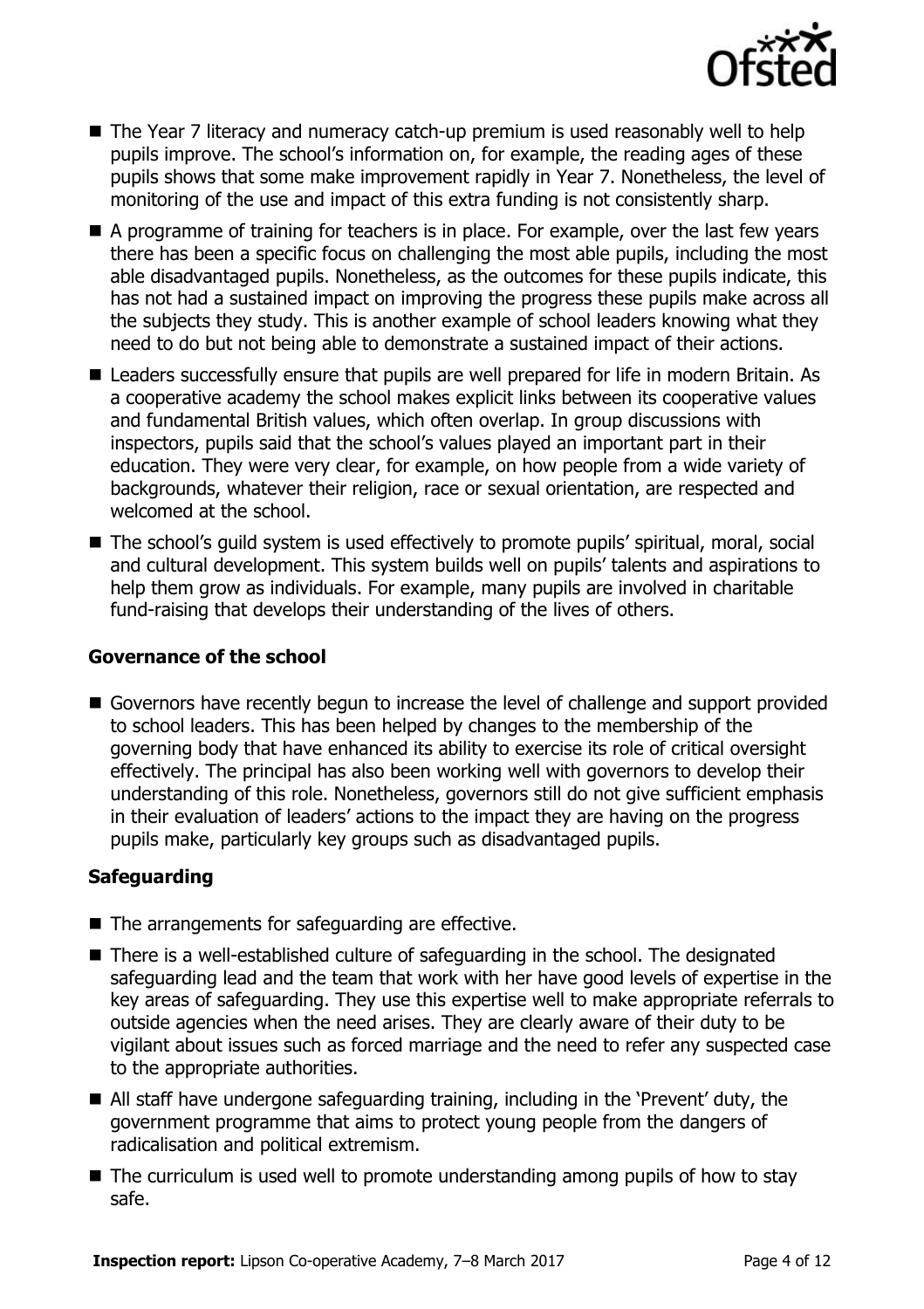

■ The single central record of pre-employment checks on teachers and other staff meets the requirements.

### **Quality of teaching, learning and assessment Fig. 2.1 Requires improvement**

- Teaching is not ensuring that pupils across a range of subjects and year groups are making good progress. It does not provide pupils with an appropriate level of challenge, whatever their starting points. The work set is often too easy and this means that pupils are not making progress quickly enough. This situation is often the result of teachers not paying enough attention to what pupils already know, understand and can do. In addition, teaching is not using questioning effectively to assess, probe and develop pupils' thinking.
- Teaching is not meeting the needs of disadvantaged pupils, including those in the sixth form on academic courses. This is especially true of the most able disadvantaged pupils. The pupil premium is not being used successfully to ensure that teaching promotes fast progress by this group of pupils.
- The teaching of mathematics has improved recently and in the 2016 GCSE results pupils made better progress than pupils did nationally. However, the work in current pupils' books does not demonstrate that teaching, especially in Years 10 and 11, is preparing pupils effectively for the increased rigour of the new national curriculum in mathematics. In particular, it is not clear that pupils are being effectively prepared in the key areas of mathematical reasoning and problem solving.
- Teaching is not successfully promoting high standards across the school, either in terms of pupils' attitudes to learning or behaviour in class. Where teaching is challenging and stimulating, pupils rise to the occasion. Where it is less effective, too many pupils, especially boys, become disengaged or their behaviour deteriorates. Pupils' books show that teachers are too willing to accept incomplete or poorly presented work. This is limiting pupils' progress.
- Where teaching is consistently effective, as it is in GCSE physical education or on the BTEC sports diploma in the sixth form, pupils make very good progress as a result. Such teaching is characterised by thorough preparation, precise understanding of each pupil's needs and strong use of questioning.
- Teachers use the annual reports to parents to provide them with useful information on how well their children are progressing and targets for further improvement.

#### **Personal development, behaviour and welfare <b>Requires improvement**

#### **Personal development and welfare**

- The school's work to promote pupils' personal development and welfare requires improvement.
- $\blacksquare$  Too many pupils have not developed the habits of consistently successful learners. This is especially true of a minority of boys who do not demonstrate in lessons that they are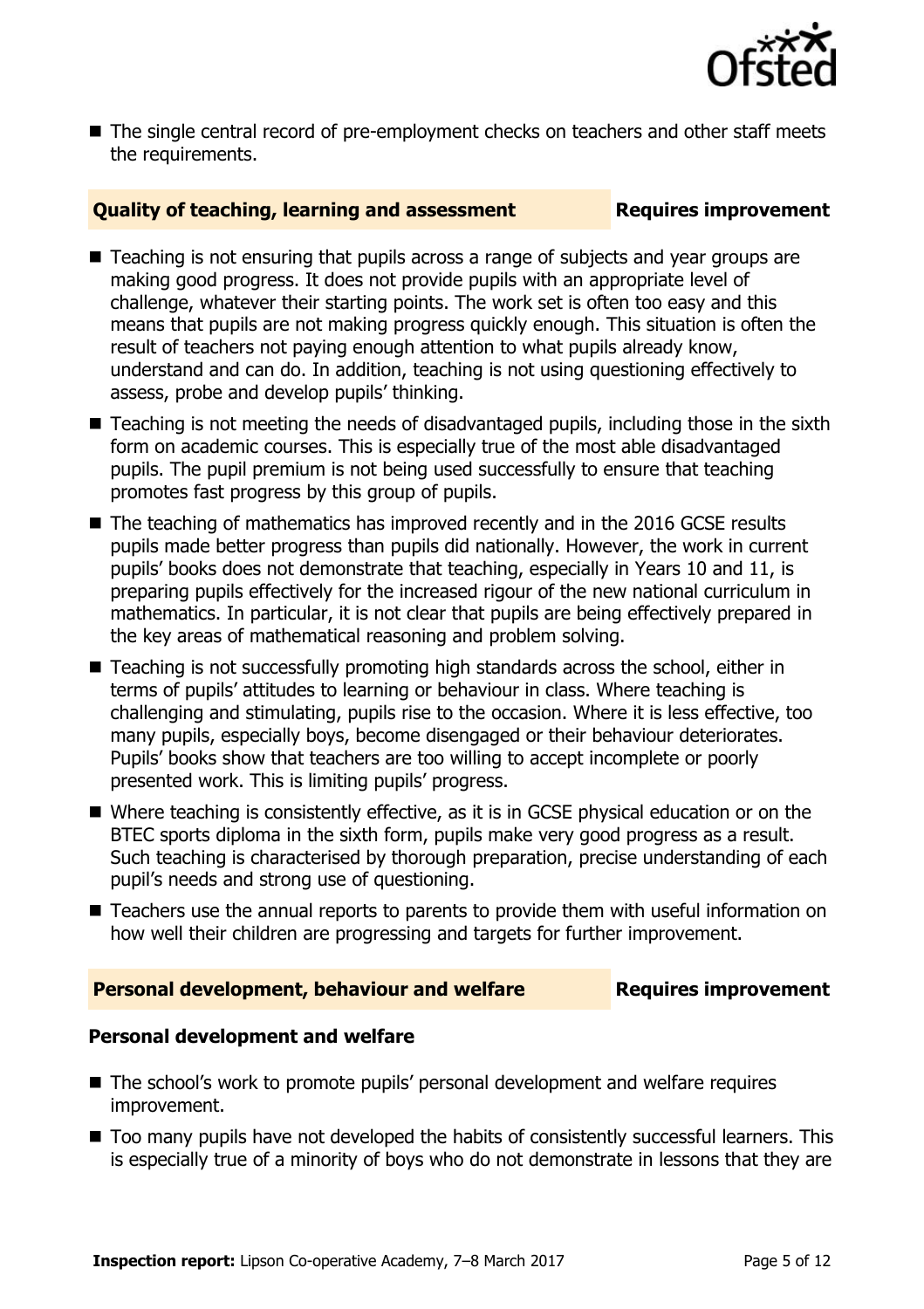

committed to making the most of their education. The incomplete or scrappily presented books of a minority of pupils show that they take little pride in their work.

- The school works well to promote the physical and emotional well-being of pupils, including educating them how to stay safe, including when they are online. Nonetheless, a minority of parents and pupils have concerns about the way the school handles cases of bullying when they arise.
- The school's quild system is making a positive contribution to pupils' personal development. It uses the school's cooperative values to promote pupils' spiritual, moral, social and cultural development effectively. Regular assemblies presented by pupils are an important part of this.
- **Pupils, including students in the sixth form, speak positively of the careers quidance** they receive and how it helps them to make informed choices about their next steps.
- Recent enhancements to the extra-curricular activities the school organises have increased participation and this is making a positive contribution to pupils' personal development, including that of disadvantaged pupils.

#### **Behaviour**

- The behaviour of pupils requires improvement.
- Although most pupils are well behaved, a minority of pupils, chiefly boys, have not developed the self-discipline to conduct themselves well at all times, both in and out of lessons. In addition, some instances of unkind behaviour towards other pupils and disrespect for teachers were seen by inspectors.
- $\blacksquare$  The number of fixed-term exclusions has reduced as a result of a more consistent implementation of the school's behaviour policy. Nonetheless, the school's own records show that there is work to be done to eradicate low-level disruption in some lessons.
- Overall levels of attendance are in line with the national average. The attendance of pupils who have a statement of special educational needs or an education, health and care plan has improved recently. The rate of persistent absence for disadvantaged pupils, however, remains too high.
- Students in the sixth form who need to re-take their English or mathematics GCSEs do not attend lessons in these subjects regularly enough.

#### **Outcomes for pupils Requires improvement**

- $\blacksquare$  The work of pupils currently in the school, including students in the sixth form, shows that they are not making consistently strong progress across the range of subjects that they study. Many have gaps in their knowledge or are not acquiring new skills and better understanding at a quick enough rate. The school is not making effective use of its pupil premium funding to improve the progress and attainment of disadvantaged pupils.
- Disadvantaged pupils make slow progress as a consequence of the fact that teaching does not consistently meet their needs. The work of those pupils from disadvantaged backgrounds currently in the school shows that there has been no sustained or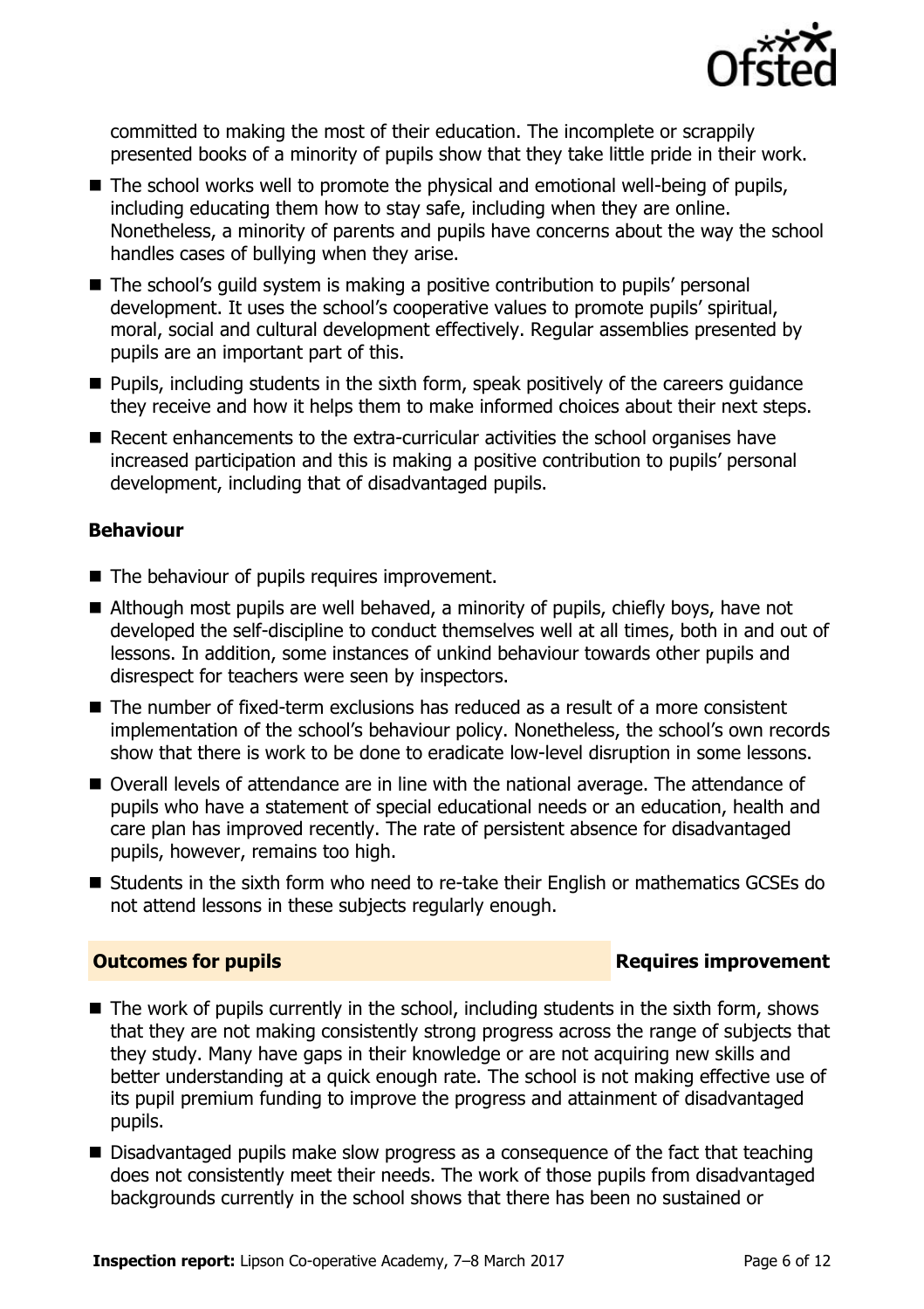

substantial improvement on the poor progress revealed by recent results. In 2016, disadvantaged pupils made significantly slower progress than other pupils nationally. Progress was especially poor in English and languages.

- The most able disadvantaged pupils made particularly poor progress in 2016. Overall, and in the key subjects of English and mathematics, these pupils made progress at a rate significantly below that of other pupils nationally.
- Similarly, the most able boys made progress at a much slower rate than the most able boys nationally. By contrast, the most able girls in the school made progress in line with the most able girls nationally.
- **Pupils with lower starting points, however, including those who are disadvantaged,** made progress that was in the top 10% of schools nationally in 2016.
- Outcomes for pupils in mathematics have improved noticeably in recent years. The results in 2016 showed that pupils made quick progress, especially those with low starting points. The work of current pupils, however, shows there are some inconsistencies in the success with which teaching is preparing pupils for the rigours of the new GCSE curriculum and its emphasis on reasoning and problem solving.
- $\blacksquare$  The progress made by students on academic courses in the sixth form is not quick enough. By contrast, on vocational courses, especially sports studies, progress is much better.
- Virtually all pupils go on to sustained education, employment, training or apprenticeships at the end of Year 11. Similarly, current data on destinations shows a positive picture for those who complete their sixth form studies.

### **16 to 19 study programmes Requires improvement**

- The 16 to 19 study programmes require improvement because they do not ensure that students make consistently good progress.
- The low attendance at classes for students who need to re-take their English or mathematics GCSEs means that these study programmes, while they meet requirements in terms of their content and structure, are not helping students to achieve success in these crucial qualifications.
- $\blacksquare$  In 2016, students on academic courses made progress that was significantly slower than that of other students nationally. Of the six A-level courses with 10 or more students, four had results which showed that students were making significantly slower progress. By contrast, progress on vocational course was in line with the national figure. However, on only one course, the diploma in BTEC sports studies, was progress significantly above average. These differences are largely a result of variations in the quality of teaching in the sixth form.
- Disadvantaged pupils made particularly poor progress on A levels in 2016, attaining on average nearly a whole grade below other students nationally with similar starting points.
- Leadership of the sixth form has improved recently. For example, attendance has improved as a result of raised expectations. Students are now expected to be in school for the entire day, whether or not they have lessons. This is a policy that the students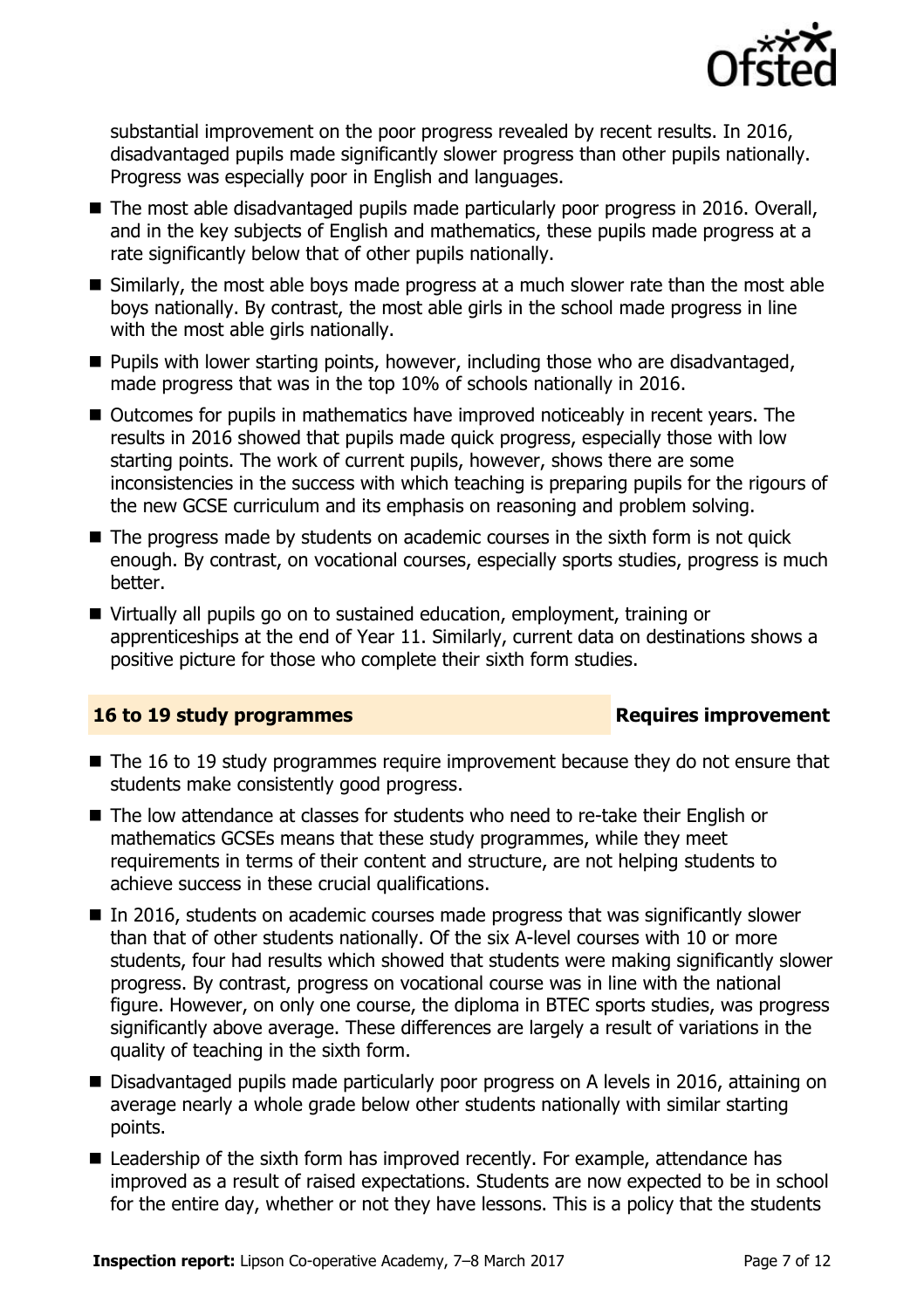

themselves welcome, arguing that it helps them to make the best of their study time.

- The retention of students on their academic courses is high, with virtually all completing their course. In the past, retention on vocational courses was poor, with a quarter of students leaving before the end of the course. Sixth form leaders have worked well this year with vocational students and their work placement providers to ensure that retention is now much higher.
- $\blacksquare$  Students receive effective careers education to help them make the best choices regarding their next steps. All students in Year 12 undertake work experience at the end of the year. In addition, many undertake more regular work-related learning, such as those who want to enter one of the health professions.
- The vast majority of students go on to sustained education, employment, training or apprenticeships at the end of their study programmes. Approximately two thirds of those studying academic courses in Year 13 go on to higher education.
- As part of their study programmes, students in the sixth form undertake meaningful non-qualification activities. For example, some act as reading buddies or classroom assistants, helping out younger pupils. This makes a positive contribution to their personal development and also assists those contemplating a career in teaching to acquire useful experience. Enrichment sessions, charitable fund-raising and school productions also allow students to continue their spiritual, moral, social and cultural development.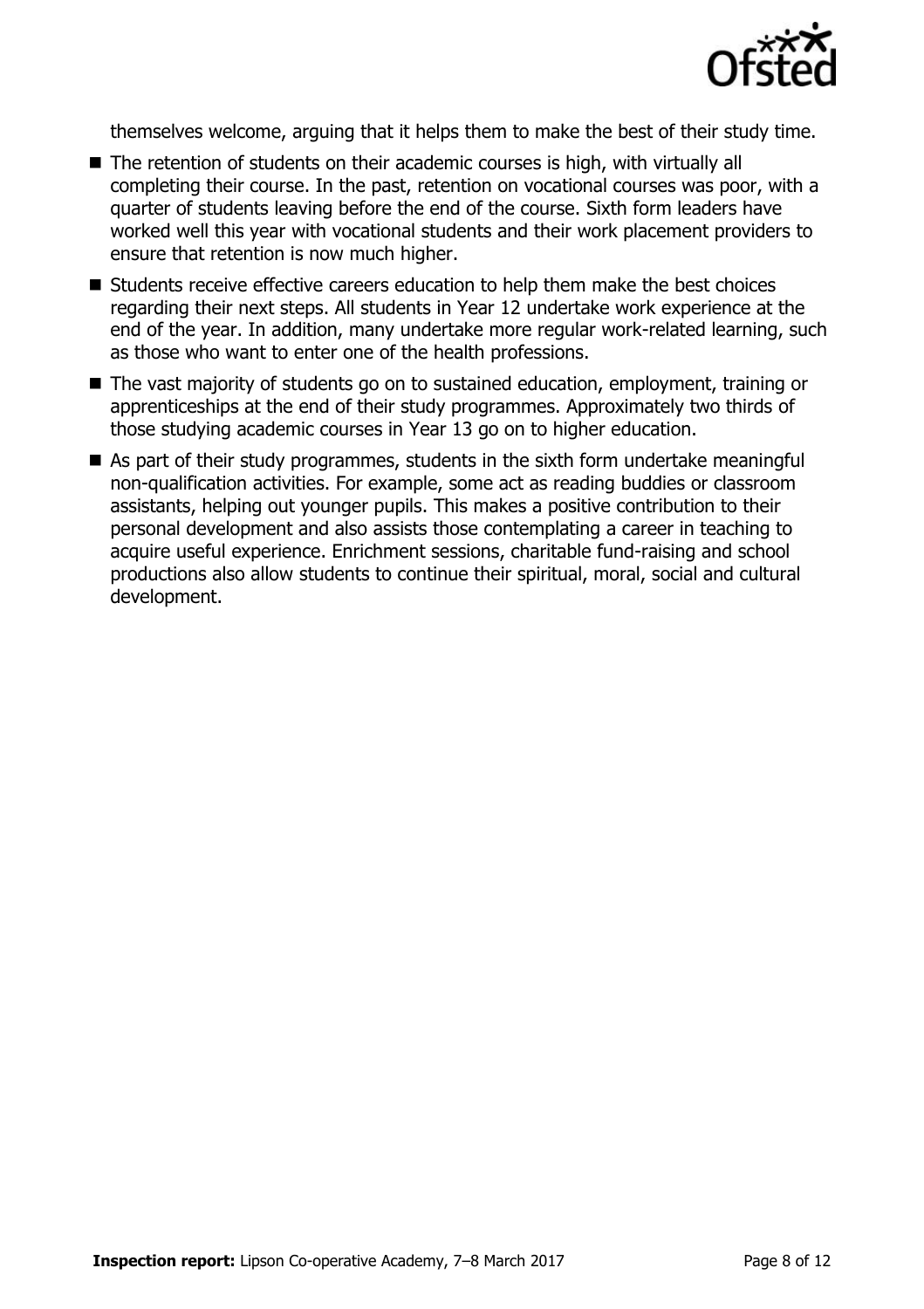

# **School details**

| Unique reference number | 136668   |
|-------------------------|----------|
| Local authority         | Plymouth |
| Inspection number       | 10000509 |

This inspection was carried out under section 8 of the Education Act 2005. The inspection was also deemed a section 5 inspection under the same Act.

| Type of school                                           | Secondary comprehensive                        |
|----------------------------------------------------------|------------------------------------------------|
| School category                                          | Academy converter                              |
| Age range of pupils                                      | 11 to 18                                       |
| Gender of pupils                                         | Mixed                                          |
| Gender of pupils in 16 to 19 study<br>programmes         | Mixed                                          |
| Number of pupils on the school roll                      | 1,084                                          |
| Of which, number on roll in 16 to 19 study<br>programmes | 262                                            |
| Appropriate authority                                    | Academy trust                                  |
| Chair                                                    | Debbie Macleod                                 |
| Principal                                                | Lynda Budd                                     |
| Telephone number                                         | 01752 671318                                   |
| Website                                                  | http://www.lipsonco-<br>operativeacademy.coop/ |
| <b>Email address</b>                                     | Ica@lipson.plymouth.sch.uk                     |
| Date of previous inspection                              | 18-19 January 2012                             |

#### **Information about this school**

- The school does not meet requirements on the publication of information about the memorandum of association on its website.
- The school does not comply with Department for Education guidance on what academies should publish about contact details, examination and assessment results, annual reports and accounts, and governors' information and duties.
- Lipson Co-operative Academy is a large secondary school. It converted to academy status in 2011 under the Lipson Co-operative Academy Trust.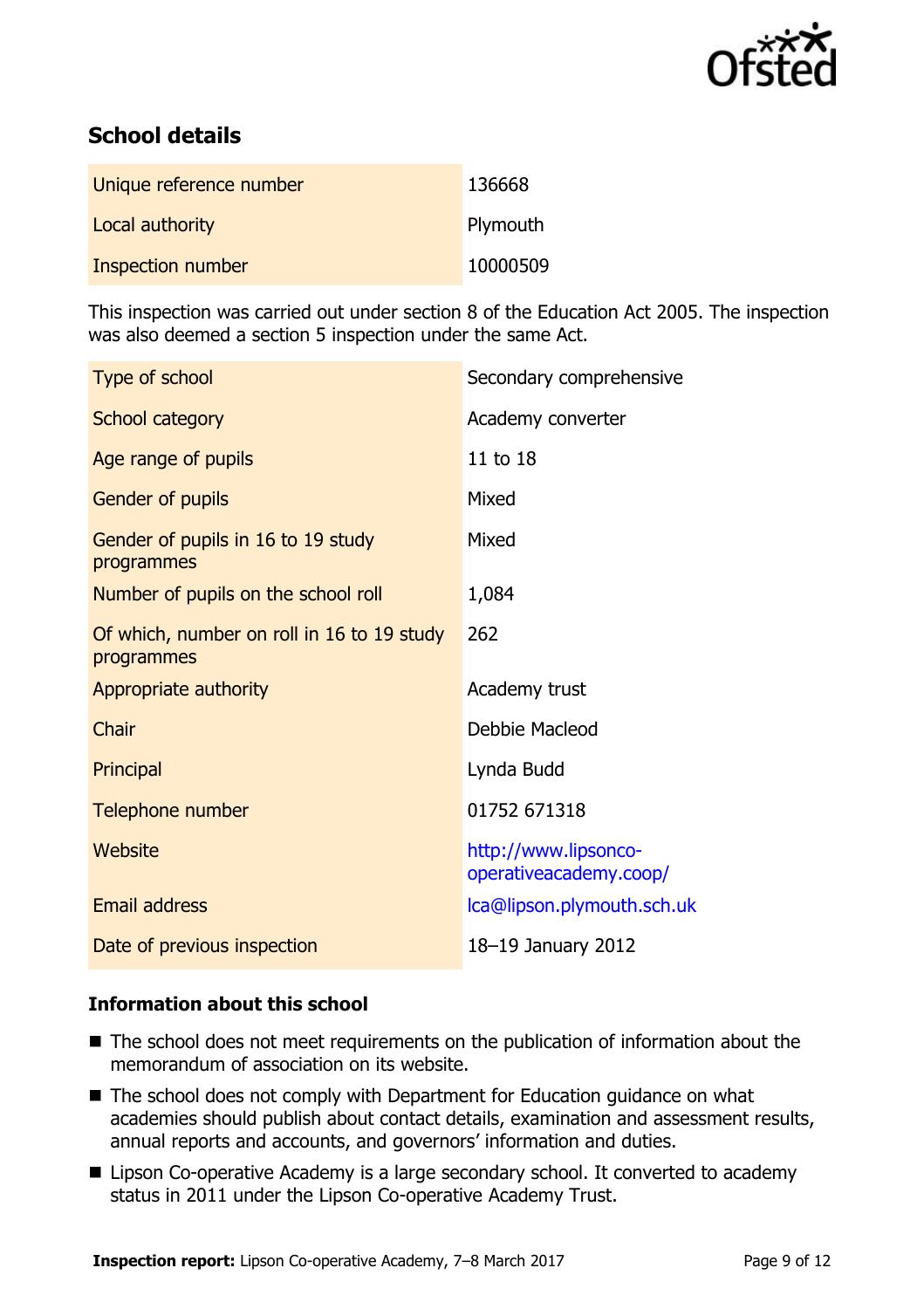

- A much larger proportion of pupils than the national average are eligible for free school meals. Similarly a larger proportion of pupils than average receive support for their special educational needs and/or disabilities or have either a statement of special educational needs or an education, health and care plan.
- **Pupils are organised into five guilds during their time at the school. These are based on** pupils' aptitudes or interests. There are a number of tutor groups in each guild, each of which has pupils from every year group in it.
- The school's sixth form is a member of the Partnership for Learning Excellence, a local consortium of other schools with sixth forms. This allows pupils at Lipson to study a wider range of courses than could be offered by the school on its own.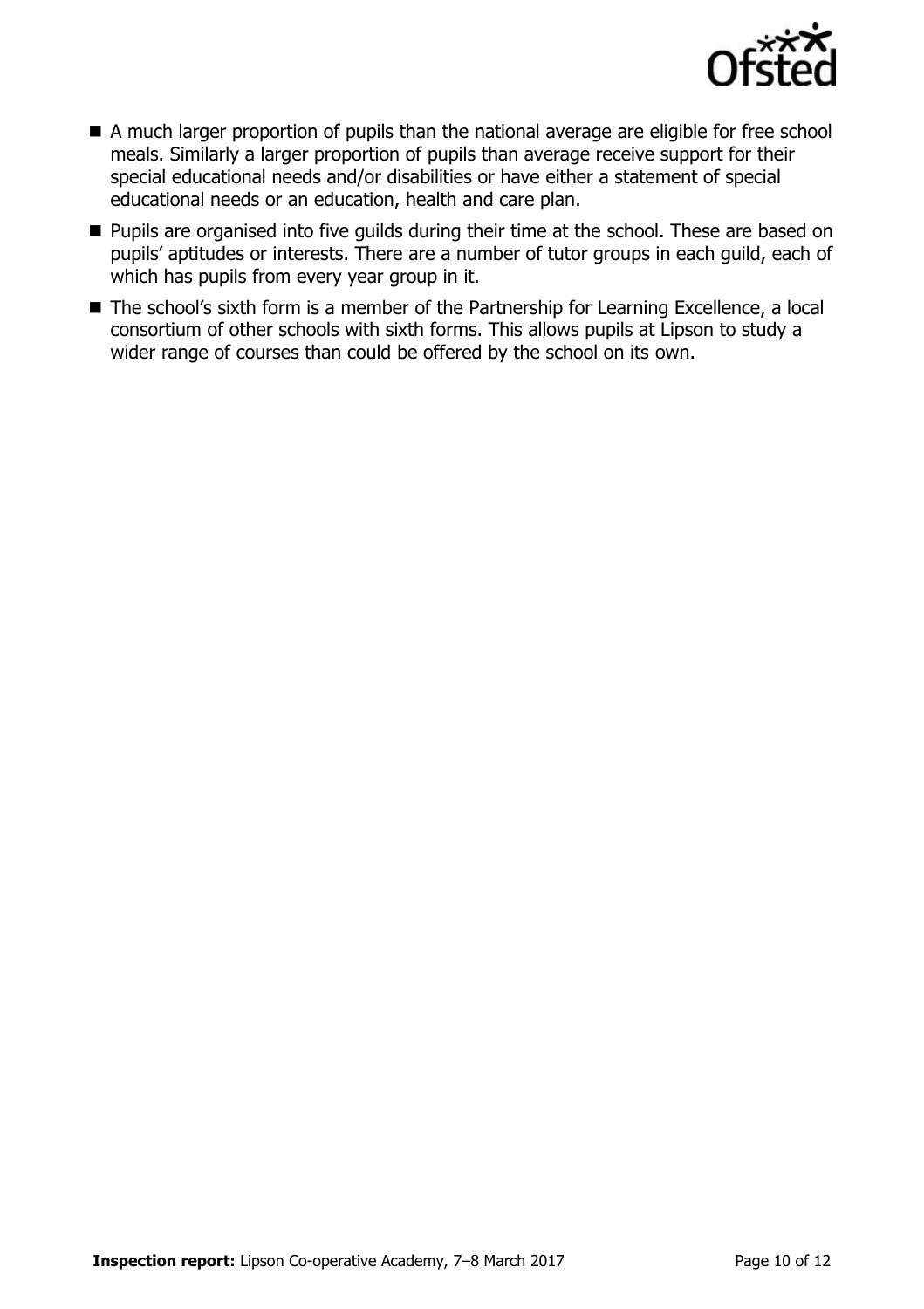

# **Information about this inspection**

- Inspectors observed learning in lessons across all year groups and a wide range of subjects. Most of these observations took place jointly with the principal or other senior leaders. During these visits to lessons, inspectors took the opportunity to speak to pupils about their learning and to look at the work in their books. Inspectors also looked at large samples of pupils' work from a variety of subjects and all year groups.
- Inspectors held meetings with the principal and senior and middle leaders. The lead inspector met members of the governing body and the academy trust. Discussions with groups of pupils from a range of year groups, including the sixth form, were also held. The lead inspector spoke to the school's improvement partner on the telephone.
- A wide range of documentary evidence was examined by inspectors. This included the school's improvement plan, key policies, information about pupils' progress and the records of the pre-employment checks the school makes on teachers and other staff.
- $\blacksquare$  In reaching their judgements, inspectors took into account 142 responses to the online survey of parental opinion, Parent View. There were also 214 responses to the survey of pupils' opinion and 81 to the staff survey.

### **Inspection team**

| Stephen Lee, lead inspector | Her Majesty's Inspector |
|-----------------------------|-------------------------|
| <b>Justine Hocking</b>      | Ofsted Inspector        |
| Julie Nash                  | Ofsted Inspector        |
| <b>Deborah Wring</b>        | Ofsted Inspector        |
| David Herbert               | Ofsted Inspector        |
| Deirdre Fitzpatrick         | Ofsted Inspector        |